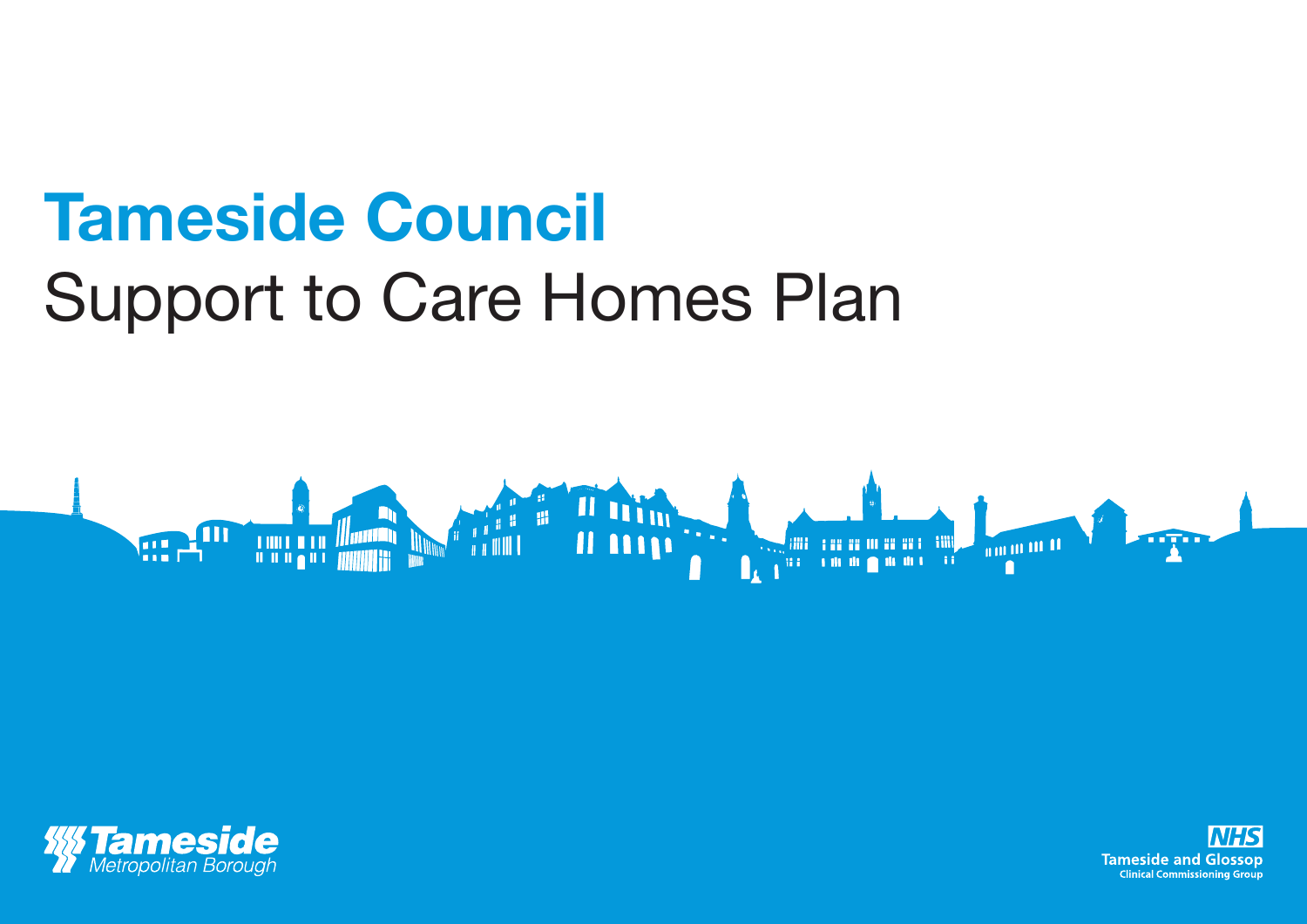In Tameside the key to the support has been and remains good communication with the Care Sector.

A dedicated team from Tameside MBC and Tameside & Glossop CCG undertaking daily calls to all providers (care homes, domiciliary care providers, supported housing etc.).

Details covered in the calls include numbers of symptomatic/ill resident and any changes overnight, staffing issues, including any newly self-isolating and PPE requirement.

Additionally a daily briefing is circulated which gives details of all local issues and updates and any national updates.

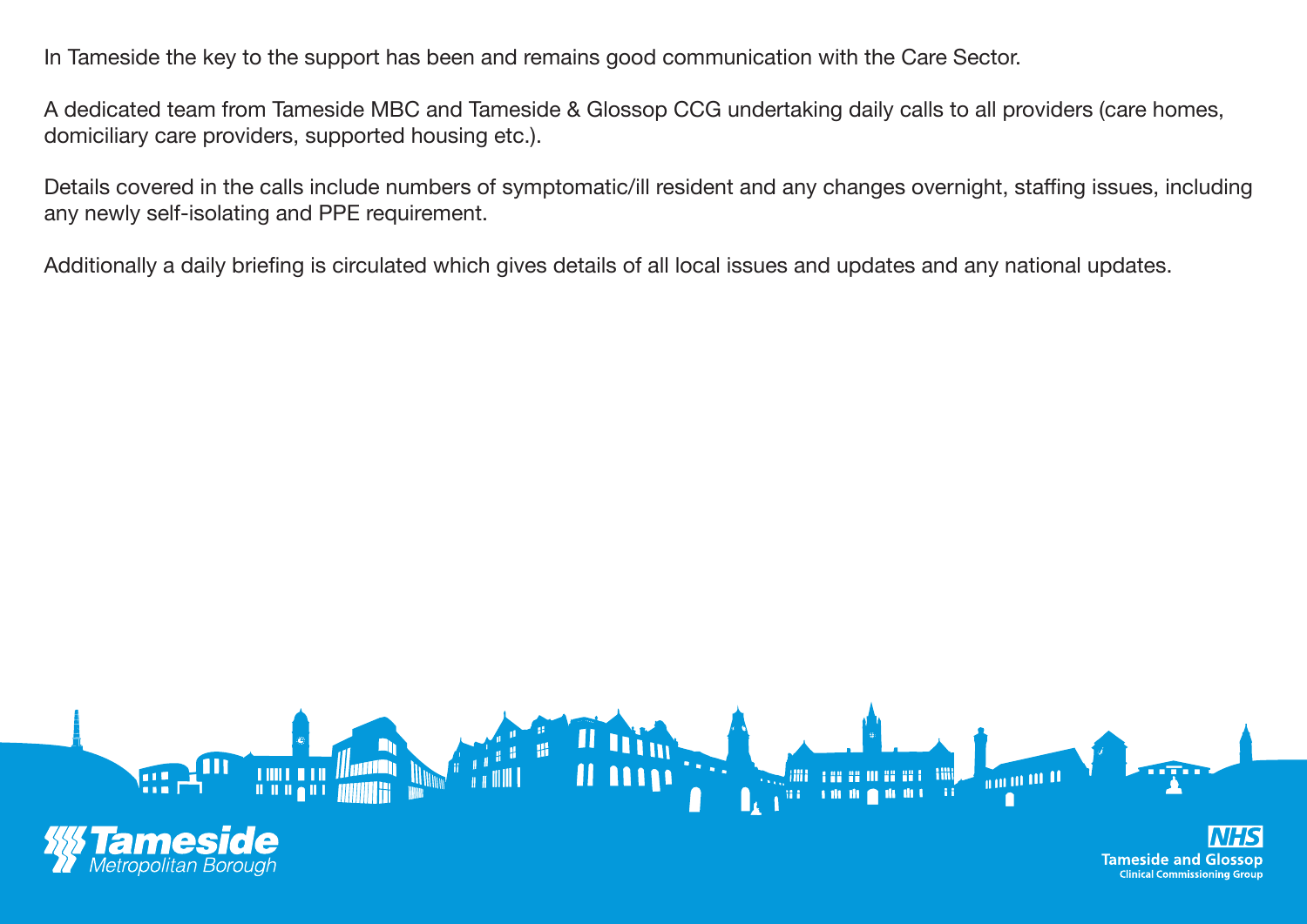| <b>Area of focus</b>                     | <b>Actions</b>                                                                                                                                                                                                                                                                                                                                                                                                                                                                                                                                                                                                                                                                                                                                                                                                        | <b>Additional Information</b> |
|------------------------------------------|-----------------------------------------------------------------------------------------------------------------------------------------------------------------------------------------------------------------------------------------------------------------------------------------------------------------------------------------------------------------------------------------------------------------------------------------------------------------------------------------------------------------------------------------------------------------------------------------------------------------------------------------------------------------------------------------------------------------------------------------------------------------------------------------------------------------------|-------------------------------|
| 1.<br><b>Infection</b><br><b>Control</b> | Training and information relating to preventing and managing infections, training and<br>information relating to the correct use of PPE and working with individual care homes to<br>manage outbreaks to be provided as appropriate.                                                                                                                                                                                                                                                                                                                                                                                                                                                                                                                                                                                  |                               |
|                                          | Ongoing delivery of webinars, subject specific emails from DASS and information added<br>to daily briefings.                                                                                                                                                                                                                                                                                                                                                                                                                                                                                                                                                                                                                                                                                                          |                               |
|                                          | The CCG lead nurse is identified as the "super trainer" and completed the approved<br>training; they have now trained an additional nine trainers who will support existing<br>infection prevention services.                                                                                                                                                                                                                                                                                                                                                                                                                                                                                                                                                                                                         |                               |
|                                          | Support to be provided to care Homes to enable isolation of residents as appropriate.                                                                                                                                                                                                                                                                                                                                                                                                                                                                                                                                                                                                                                                                                                                                 |                               |
|                                          | All providers to be regularly reminded to continue to source their PPE stock from their<br>usual providers.<br>Where this is not been possible the use of the National Disruption service to be<br>encouraged. Additionally the LA and the CCG are receiving weekly PPE deliveries via<br>Greater Manchester Local Resilience Forum (LRF). This includes typically, IIR masks,<br>single use gloves, single use aprons, single use goggles/eye protection, FFP3 masks,<br>face visors, single use gowns and hand sanitiser. This is to continue to be distributed to<br>the care sector via the LA. To supplement both of these supply routes the LA and CCG<br>are also to procure additional PPE for onward distribution to the care sector when their<br>supply is unavailable or the cost has become prohibitive. |                               |

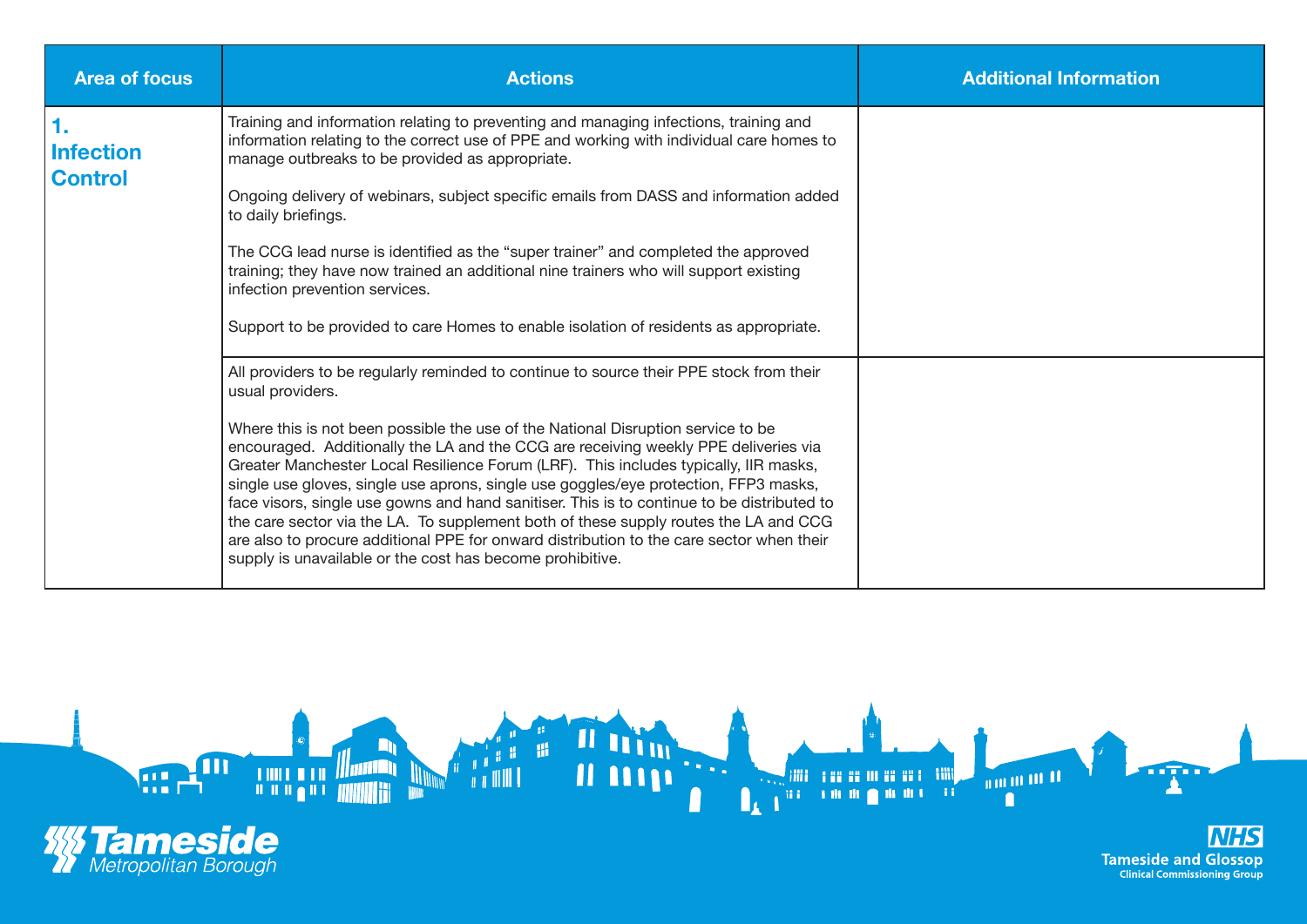|                               | Care Home sector to be supported to manage the risks of transmission of the virus and to<br>ensure that staff do not work across multiple locations.<br>However there is an acknowledgment that use of agency staff at time is crucial for<br>business continuity and the training re infection control is extended to this group on<br>ongoing basis. Additionally the LA has a contract with local taxi firms to transport staff<br>who would usually use public transport to attend work.                                                                                                                                                                                                                                                                                                                              |  |
|-------------------------------|---------------------------------------------------------------------------------------------------------------------------------------------------------------------------------------------------------------------------------------------------------------------------------------------------------------------------------------------------------------------------------------------------------------------------------------------------------------------------------------------------------------------------------------------------------------------------------------------------------------------------------------------------------------------------------------------------------------------------------------------------------------------------------------------------------------------------|--|
|                               | In line with the Adult Social Care Action Plan, the LA has identified suitable<br>accommodation to quarantine and isolate residents, if needed, before returning home<br>from hospital. This is in a locally based Nursing Home where the environment allows for<br>a number of beds to be safely used for quarantine and isolation. There will also be the<br>appropriate staffing levels to deal with additional nursing needs.                                                                                                                                                                                                                                                                                                                                                                                         |  |
| 2.<br><b>Clinical Support</b> | The LA, CCG and Tameside and Glossop Integrated Care Trust have developed a support<br>package that offers an enhanced clinical support package to every care home 24/7. This<br>builds on the existing, highly successful, digital health programme where every home<br>is able to contact the digital health hub via Skype to discuss concerns they may have<br>regarding any residents. During this time we have enhanced the model to ensure there is<br>additional medical cover to offer further support over the 24 hour period.<br>In partnership with Health Innovation Manchester, the care homes to be engaged in a new<br>digital Covid-19 tracker to support care management of their residents. This tool allows<br>care staff to input information about a residents Covid-19 symptoms and track for signs |  |
|                               | of deterioration, this information is shared with GPs, social care and health providers to<br>enable a co-ordinated response and protect vulnerable residents.<br>The alignment of care homes to Primary Care Networks supports the proactive<br>management of residents through their Registered GP and local pharmacy support.                                                                                                                                                                                                                                                                                                                                                                                                                                                                                          |  |

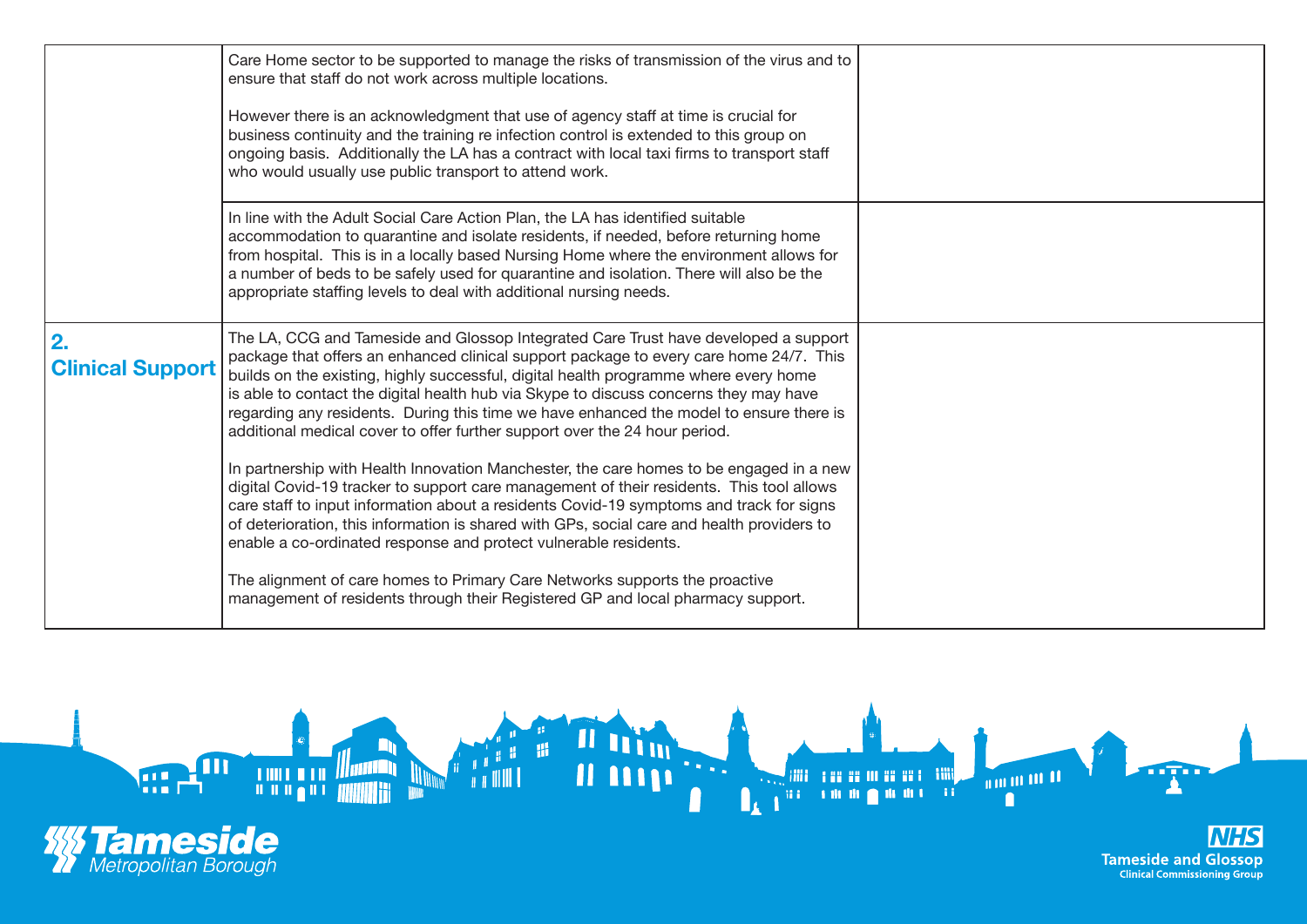| 3.<br><b>Comprehensive</b><br><b>Testing</b> | A programme of testing across all the care homes has been developed following the initial<br>outbreak testing through PHE NW. Results to be collated and monitored to ensure that<br>alongside support to individual care homes a Tameside wide view is fully understood.<br>The Care Home Testing team comprising LA, CCG and Infection Prevention to support<br>each care home in the use of the national portal with support for those care homes who<br>request it.<br>Training and advice to be provided on undertaking safe and effective swabbing with<br>testers available when Care Homes feel unable to undertake themselves. Follow up<br>support is in place to help care homes manage residents and staffing levels when positive<br>results are returned.<br>Symptomatic staff will continue to be encouraged to utilise local and national routes for<br>testing. |  |
|----------------------------------------------|----------------------------------------------------------------------------------------------------------------------------------------------------------------------------------------------------------------------------------------------------------------------------------------------------------------------------------------------------------------------------------------------------------------------------------------------------------------------------------------------------------------------------------------------------------------------------------------------------------------------------------------------------------------------------------------------------------------------------------------------------------------------------------------------------------------------------------------------------------------------------------|--|
| 4.<br><b>Financial</b><br><b>Support</b>     | The LA recognises the financial pressures the care home sector is currently facing and<br>recognises the need to protect the market now and also for the future as we move to<br>a new way of supporting people over the longer term with the likelihood that Covid-19<br>remains a risk for this part of our community.<br>A new financial agreement to be put in place to guarantee payments for 90% of available<br>bed capacity, regardless of occupancy levels, and an additional 20% on the usual fee rate<br>for each bed over 90% level when it is occupied.<br>The LA is purchasing additional PPE for onward distribution with no charge to the care<br>homes.                                                                                                                                                                                                         |  |

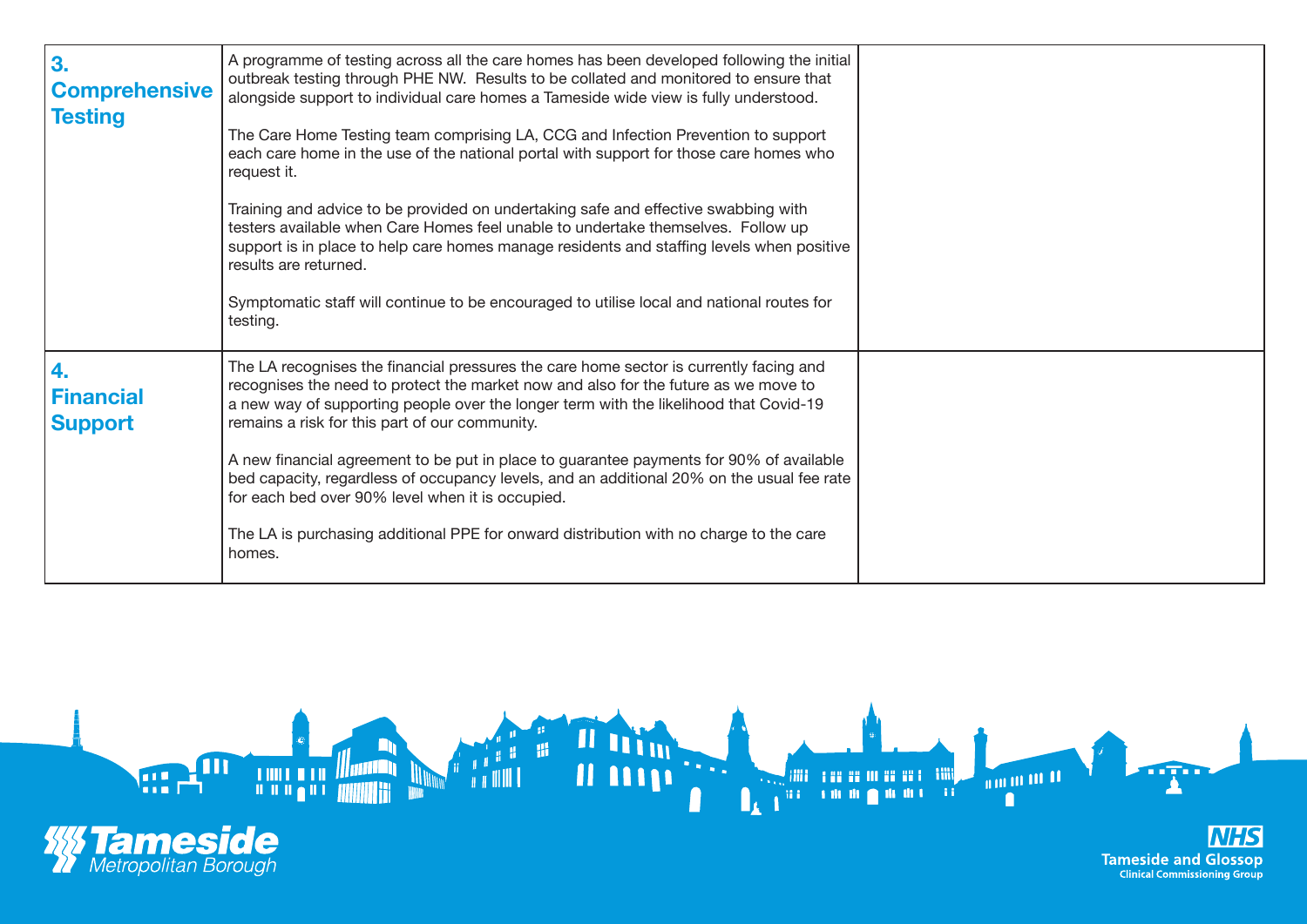| 5.<br><b>Oversight and</b><br>compliance | A Care Home support team to meet weekly as part of the overall communication and<br>contact arrangements for the care homes. This team comprises of medical and clinical<br>staff, Infection Prevention and Control Team, CCG and Local Authority commissioners,<br>Medicines Management Team, Population Health and is chaired by the DASS.<br>This team to report into Silver Health and Care joint arrangements and at a formal level to<br>the Board of both Local Authority and CCG.<br>The operational information that is collated via the daily contact calls, to feed into the<br>Care Home sitrep, both at a local and Greater Manchester level.<br>A clear process to be followed where an outbreak is suspected in a care home. This<br>brings extra support from both Infection Prevention and Control Team and Population<br>Health to support the care home to manage the consequences of the outbreak. |  |
|------------------------------------------|------------------------------------------------------------------------------------------------------------------------------------------------------------------------------------------------------------------------------------------------------------------------------------------------------------------------------------------------------------------------------------------------------------------------------------------------------------------------------------------------------------------------------------------------------------------------------------------------------------------------------------------------------------------------------------------------------------------------------------------------------------------------------------------------------------------------------------------------------------------------------------------------------------------------|--|
| 6.<br><b>Building the</b><br>workforce   | Greater Manchester authorities to continue to run a social care recruitment scheme to<br>attract new staff, including those who have been furloughed to work in social care.<br>Local Authority and the CCG have make available staffing for exceptional circumstances<br>e.g. nursing availability to support Nursing Homes and support workers to offer extra<br>support to a care home where older adults with learning disabilities moved for the first<br>time.<br>The Council has guaranteed to pay 90% of the available beds to ensure the viability of<br>the providers during the Covid-19 outbreak. One national provider has confirmed that<br>since the 21 May 2020 staff, who have tested positive, are being paid full wages. Other<br>providers are paying SSP but are reviewing the situation in light of the caveats linked to<br>the Infection Control Fund grant.                                   |  |



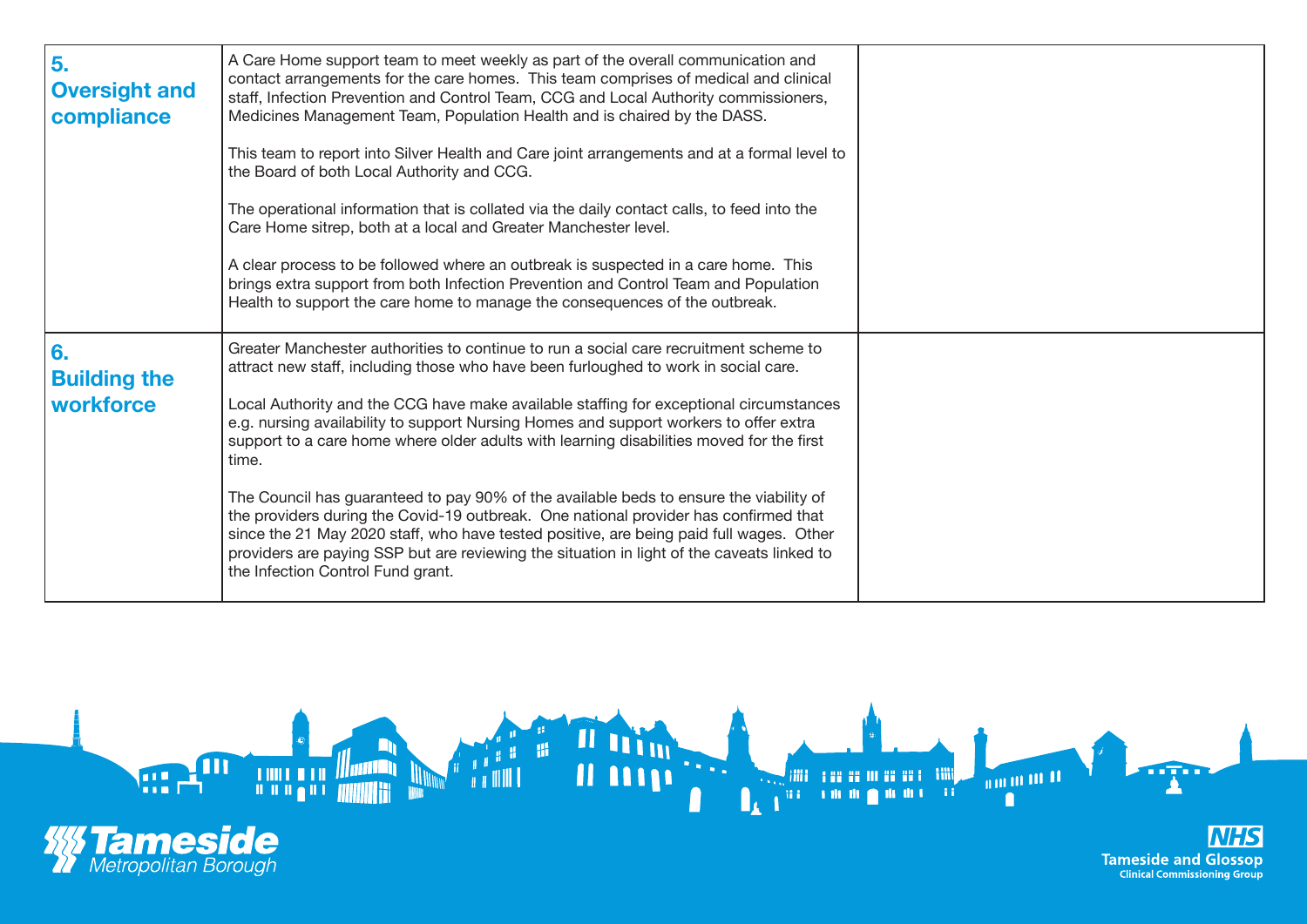| <b>Funding</b> | Financial package to care homes described at 4 above, with Board agreement on Local<br>Authorities public website on ongoing basis.                                                                                                                      |  |
|----------------|----------------------------------------------------------------------------------------------------------------------------------------------------------------------------------------------------------------------------------------------------------|--|
|                | Engage with ADASS Covid-19 budget survey to describe support and financial allocation.                                                                                                                                                                   |  |
|                | Continue support arrangements in parallel with the process to understand the picture<br>around future capacity needs and the opportunity to "build back differently" the Care<br>Homes will work with us to be at the centre of our future developments. |  |